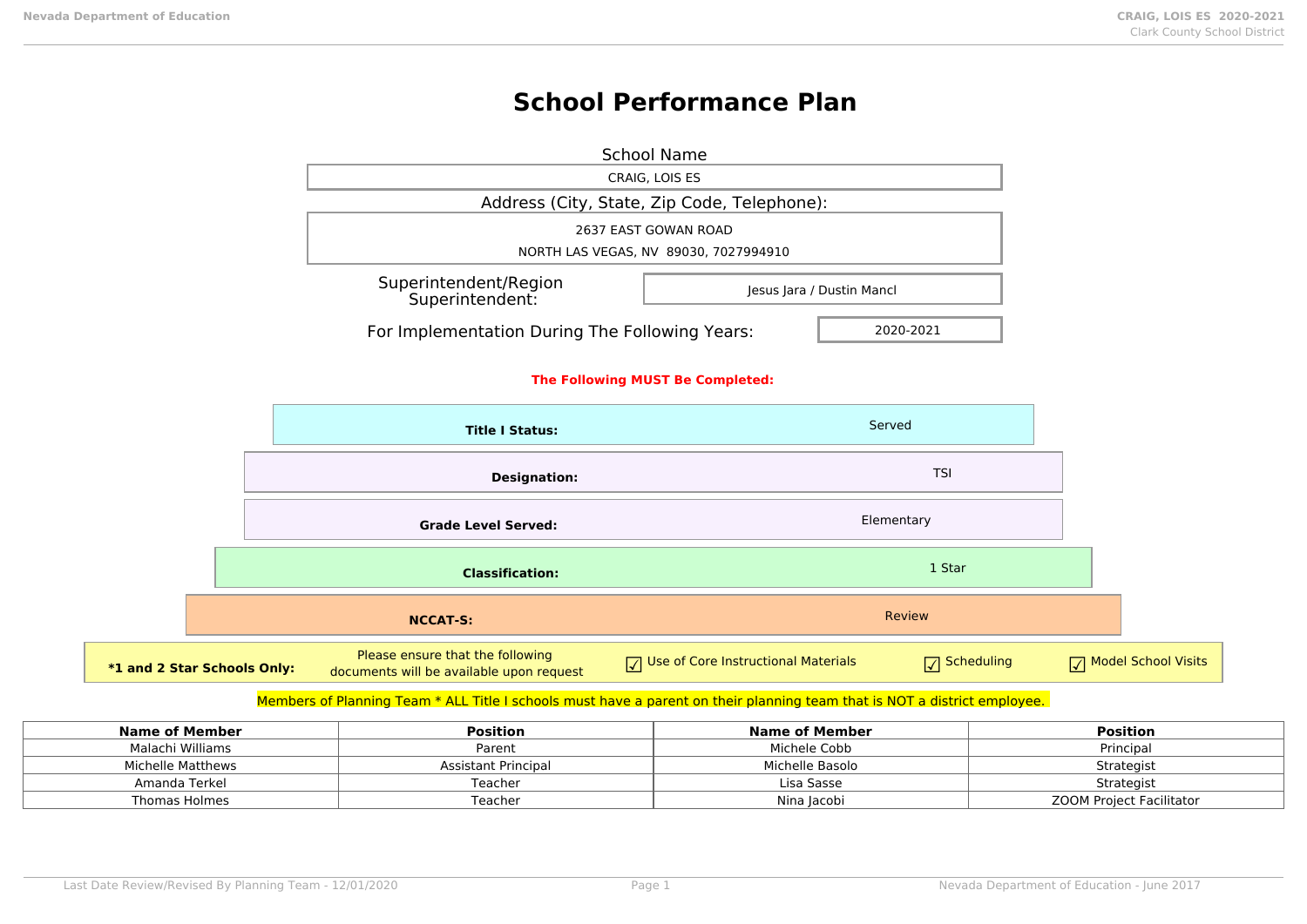## **COMPONENT I: COMPREHENSIVE NEEDS ASSESSMENT (CNA)**

## **DATA REVIEWED & ANALYZED:**

Based on your schools NSPF results, identify what additional data have been reviewed and analyzed in development of the SPP.

| <b>School Data For General Education</b><br><b>Including FRL</b> | English Language Learner (ELL) Data        | Special Education Data                     |
|------------------------------------------------------------------|--------------------------------------------|--------------------------------------------|
| Nevada School Performance Framework (NSPF)                       | Nevada School Performance Framework (NSPF) | Nevada School Performance Framework (NSPF) |
| <b>Statewide Assessments</b>                                     | AMAOs/ELPA Analysis                        | Achievement Gap Data                       |
| <b>NA</b>                                                        | NA                                         | NA                                         |
| <b>NA</b>                                                        | ΝA                                         | <b>NA</b>                                  |
| <b>NA</b>                                                        | NA                                         | <b>NA</b>                                  |
| Other:                                                           | Other:                                     | Other:                                     |
| Other:                                                           | Other:                                     | Other:                                     |

## **Summary Statement:** Please provide a brief description for how the analyzed data will impact your Inquiry and Action Planning process.

#### Overview:

Lois Craig Elementary School is a comprehensive elementary school serving grades pre-kindergarten through five. With approximately 635 students, Craig Elementary School will operate on a nine-month attendance calendar. The school is located in North Las Vegas, and it has been in operation for 54 years. Based on student achievement data, Craig ES is ranked one star and TSI based on achievement gaps within the free and reduced lunch (FRL), Individualized Education Plans (IEP), African American, Hispanic, and English Learner (EL) subgroups. The Craig demographic data identified African American (30%), White/Caucasian (4%), Hispanic/Latino (61%), Multi-race (3%) with a total of 635 students based on the 2019-2020 Official NDE Validation Day data. Our subgroup data revealed students with Free and Reduced Lunch (100%), Individualized Education Plans (13%), and English Language Learners (30%).

### Analysis of Data:

According to the MAPS ELA data, 2nd graders in Fall of 2020 showed a 26% improvement from the 2nd graders entering in Fall of 2019.

According to the MAPS ELA data, 5th graders in Fall of 2020 showed a 7% improvement from the 5th graders entering in Fall of 2019.

Based on the 2018-2019 data: 27.1% of students were math proficient as measured by SBAC assessments and reported on the 18-19 NSPF. 27.1 % of students were ELA proficient as measured by SBAC assessments and reported on the 18-19 NSPF. 6.5% science proficient as measured by Nevada Science Assessment and reported on the 18-19 NSPF.

#### Positive Statements:

Lois Craig was awarded the Leader in Me grant by the Panda Cares Foundation. This grant provides materials and professional development to implement the 7 Effective Habits in the school setting. The training allows the stakeholders to have the skills and vocabulary to improve themselves and increase academic achievement.

8% increase in Math SBAC proficiency as reported on the 18-19 NSPF.

3% decrease in Chronic Absenteeism as reported on the 19-20 NSPF.

In order to continue these successes, 19 minutes of Math intervention will continue to be provided at the end of the day, which aligns with our Zoom plan.

The PBIS Committee will continue to support the school with positive incentive systems and plans. In addition, the committee will align the progressive discipline plan with distance education and use data to monitor effectiveness.

Craig ES will continue to implement Zoom reading center and Zoom Pre-Kinder classes. Learning Language Specialist will continue to work with L-TELL students. EL instructional rounds will continue.

### Areas of Opportunity:

27.1% ELA proficiency as measured by SBAC assessment and reported on the 18-19 NSPF. This is a decrease from 29.3% ELA proficiency as measured by SBAC assessment and reported on the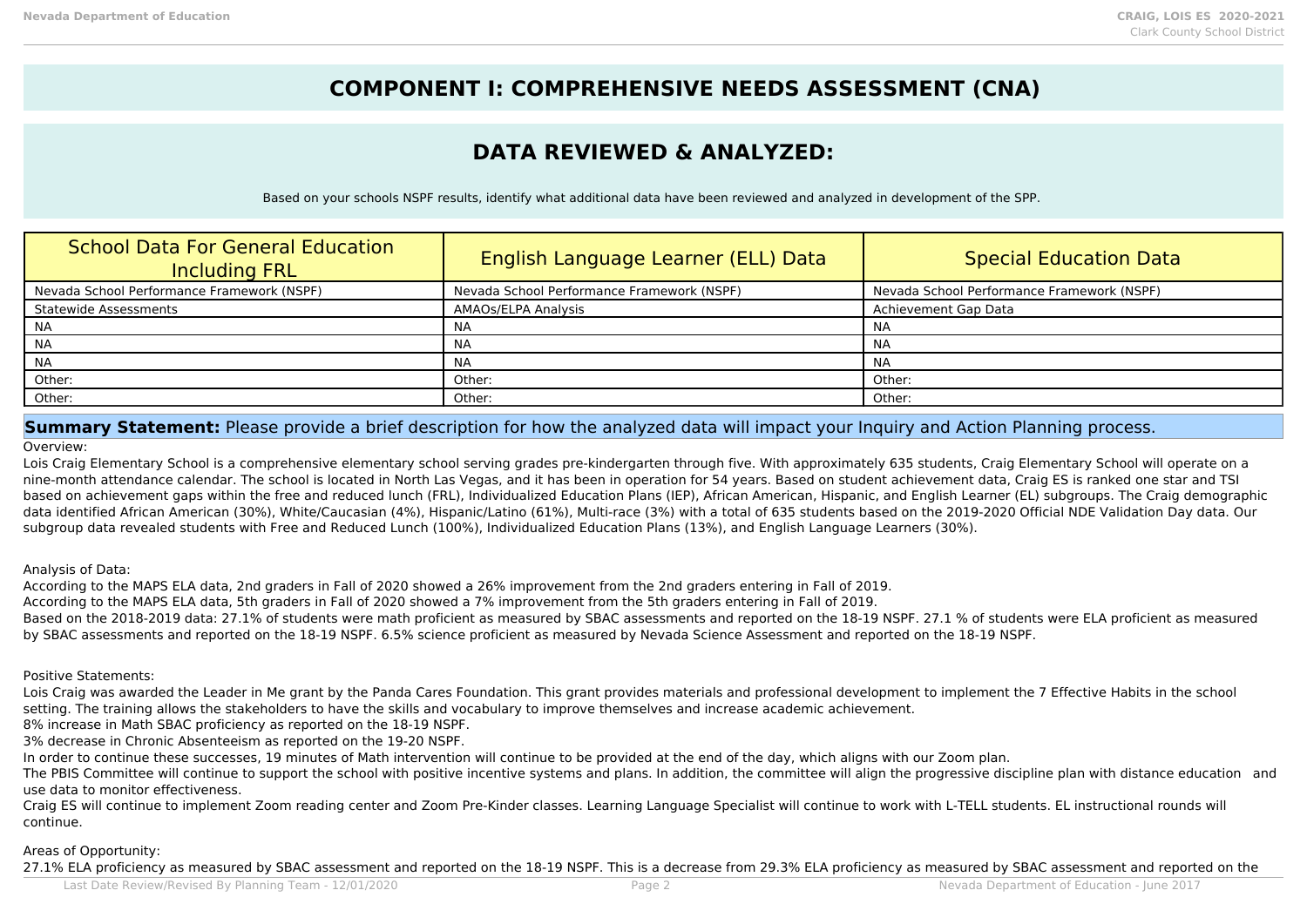#### 18-19 NSPF.

Black/African American subgroup scored 17.5% ELA proficiency as measured by SBAC assessment and reported on the 18-19 NSPF

Special Education subgroup scored 6.5% ELA proficiency as measured by SBAC assessment and reported on the 18-19 NSPF. Previously, the special education subgroup scored 11.1% proficiency as measured by SBAC assessments and reported on the 17-18 NSPF.

The LEP subgroup decrease the AGP on the WIDA 19-20 assessment from 51.1 to 42.6. Less effective implementation of EL strategies was determined to be the cause.

## Prioritized Needs:

Craig ES participated in the NCCAT-S on 10/25/18. In the audit, we identified the following needs:

1.2 All Instructional staff members deliver the standards-based curriculum to all students.

1.3 All instructional staff members use effective instructional strategies to meet the learning needs of all students.

1.5 All instructional staff members analyze results from available assessments, including state and local, and use the results to refocus or modify instructional at the school and classroom levels to ensure that all students meet or exceed proficiency.

Interim Needs Assessment Analysis:

On 12/1/20 the planning team met to re-evaluate school performance plan

1. Planning team reviewed goals full NCCAT-S results and current School Performance Plan

2. Based upon the data the planning team determined to continue with the same action steps in the current School Performance Plan

Stakeholder input was obtained in order to write Craig ES's School Performance Plan.

See Zoom plan for additional goals and measurable objectives.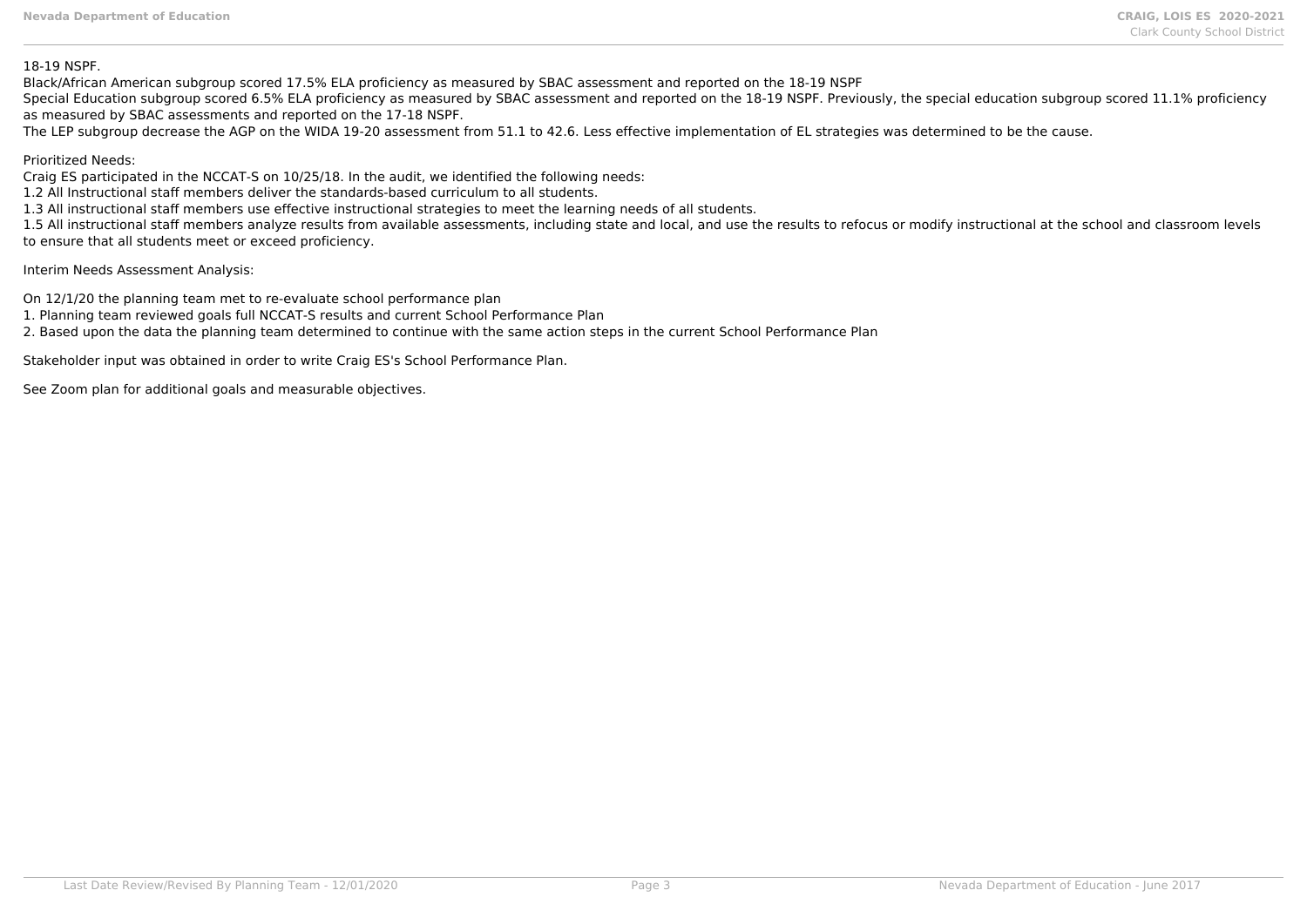| COMPONENT II: Inquiry Process & Action Plan Design- Priority Need/Goal 1 |  |
|--------------------------------------------------------------------------|--|
|--------------------------------------------------------------------------|--|

| $\boxdot$ FRL<br>☑ ELL<br>⊠ IEP<br>$\Box$ General $\Box$<br>$\sqcap$ Other<br>ducation:<br>Based on the CNA, identify all that apply: |
|---------------------------------------------------------------------------------------------------------------------------------------|
|---------------------------------------------------------------------------------------------------------------------------------------|

## **Priority Need/Goal 1:**

All students will increase proficiency in ELA from 27.1% (2018) to 39.7% by 2021, by 52.3% by 2022, and by 64.9% by 2023 as measured by state summative assessments. Black/African American subgroup will increase proficiency in ELA from 16% (2018) to 28.4% by 2021, by 40.3% by 2022, and by 53.3% by 2023 as measured by state summative assessments and reported on the NSPF. Special Education subgroup will increase proficiency in ELA from 6.5% (2018) to 18.6% by 2021, by 30.7% by 2022, and by 42.9% by 2023 as measured by state summative assessments and reported on the NSPF. Adjusted goals using Focus 2024 targets.

#### **Root Causes:**

.

Based on observations and data, there is a need for effective Tier 1 instruction with rigorous tasks, high-yielding strategies, opportunities for academic discourse and connections from new learning to prior concepts and experiences, specifically with Black/African American and Special Education subgroups (NEPF standard 1).

### **Measurable Objective 1:**

Increase the percent of students performing on or above grade level in ELA from 41.3% (Fall) to 45.3% (Winter) and from 45.3% (Winter) to 49.3% (Spring) as measured by MAPS (Measures of Academic Progress).

#### **Measurable Objective 3:**

## **Monitoring Status**

N/A

| <b>ACTION PLAN</b>                                               |                                                                                                                            |                                                                                                                                                    | <b>MONITORING PLAN</b>                                                  |                                    |
|------------------------------------------------------------------|----------------------------------------------------------------------------------------------------------------------------|----------------------------------------------------------------------------------------------------------------------------------------------------|-------------------------------------------------------------------------|------------------------------------|
| <b>Action Step</b><br>(please only list one action step per box) | <b>Resources and Amount</b><br><b>Needed for</b><br><b>Implementation</b><br>(people, time, materials,<br>funding sources) | <b>List Artifacts/Evidence of</b><br><b>Progress:</b><br>Information (Data) that will<br>verify the action step is in<br>progress or has occurred. | List Timeline,<br><b>Benchmarks, and</b><br><b>Position Responsible</b> | <b>Monitoring</b><br><b>Status</b> |
| 1.1 Professional Development (Required)                          |                                                                                                                            | <b>Continuation From Last</b><br><b>Year: Yes</b>                                                                                                  | <b>NCCAT-S Indicators: 1.2,1.3,1.5</b>                                  |                                    |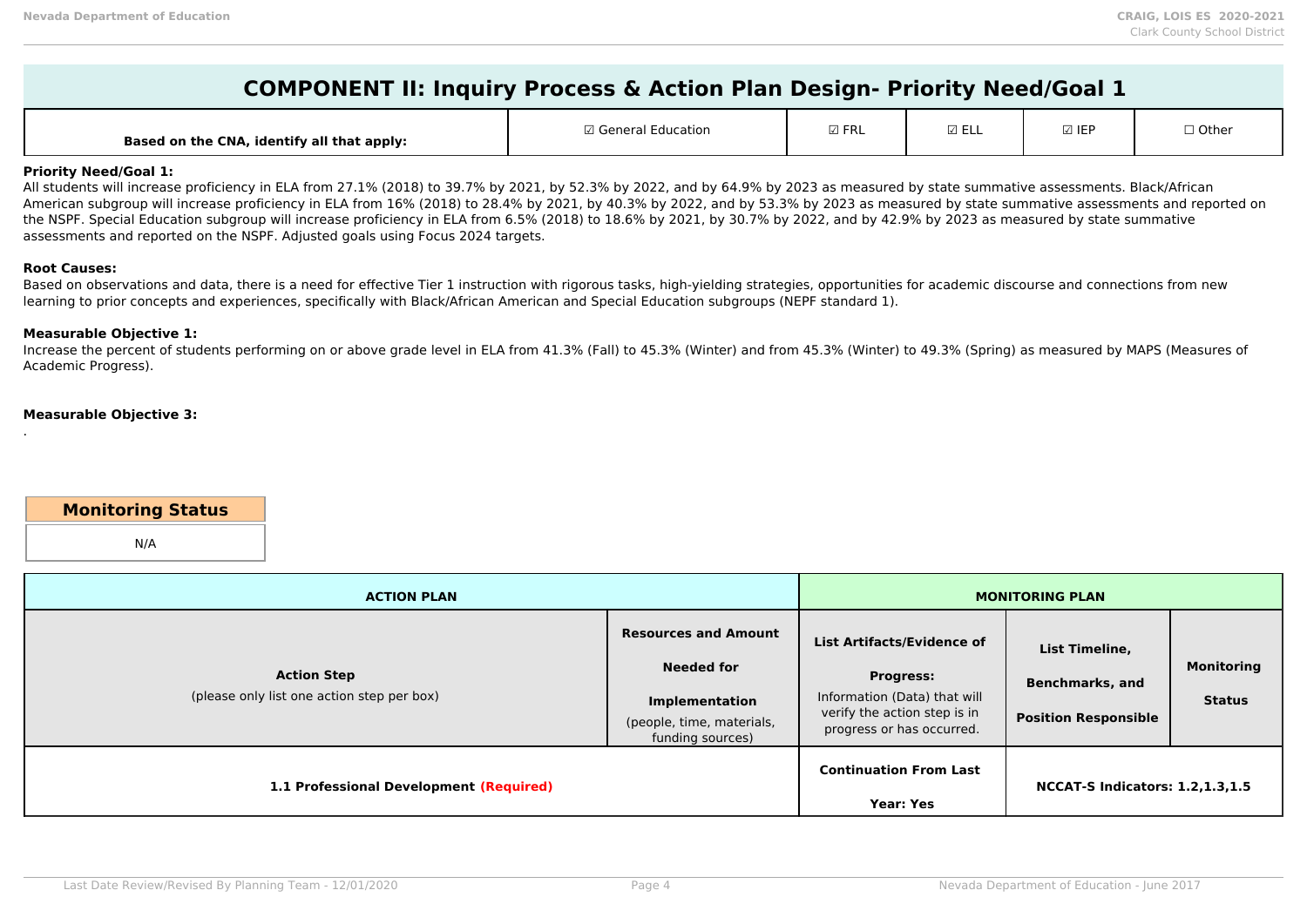| Craig ES will implement effective PLC structure based on standards and student data<br>utilizing a schoolwide template to focus on evidence, action and analysis. Teachers will<br>continue to participate in PD to increase their knowledge of using data to inform instruction<br>example MAP, WIDA, AR, STAR, CORE Phonics, etc. Teachers will participate in instructional<br>Professional Development (PD) based on purposeful planning for rigorous standards based<br>$\perp$ on instruction including high-yielding strategies connecting new learning to prior learning<br>and academic discourse. Teachers will participate in PD to integrate high yielding strategies | Extra duty pay/prep buyout,<br>Learning Strategists,<br>STAR/AR Reading Safari -<br>Title I | PD Agendas, Sign-ins,<br>Observation Cycle, Lesson<br>Plans. | Aug 2020- May 2021<br>Admin, Strategists and<br>School Improvement<br>Team | N/A |
|-----------------------------------------------------------------------------------------------------------------------------------------------------------------------------------------------------------------------------------------------------------------------------------------------------------------------------------------------------------------------------------------------------------------------------------------------------------------------------------------------------------------------------------------------------------------------------------------------------------------------------------------------------------------------------------|---------------------------------------------------------------------------------------------|--------------------------------------------------------------|----------------------------------------------------------------------------|-----|
| in the digital platform.                                                                                                                                                                                                                                                                                                                                                                                                                                                                                                                                                                                                                                                          |                                                                                             |                                                              |                                                                            |     |

| <b>Action Step</b>                                                                                                                                                                                                                                                                   | <b>Resources and Amount</b><br><b>Needed</b>                                                                | <b>List Artifacts/Evidence</b>                                                                                         | <b>Timeline and Position</b><br>Responsible                                    | <b>Monitoring</b><br><b>Status</b> |
|--------------------------------------------------------------------------------------------------------------------------------------------------------------------------------------------------------------------------------------------------------------------------------------|-------------------------------------------------------------------------------------------------------------|------------------------------------------------------------------------------------------------------------------------|--------------------------------------------------------------------------------|------------------------------------|
| 1.2 Family Engagement (Required)                                                                                                                                                                                                                                                     |                                                                                                             | <b>Continuation From Last Year: Yes</b>                                                                                | <b>NCCAT-S Indicators:</b>                                                     |                                    |
| Family engagement will increase through monthly trainings for<br>parents, deployment of books from the Breakfast with Books<br>program, 21st Century Grant funded enrichment club, before and<br>after school, Leader in Me events, virtual Family Nights and parent<br>conferences. | Instructional Materials, Title I<br>Funding; Support Staff Extra<br>Duty (translation), Title I<br>funding; | Parent Training Agendas, handouts, sign-<br>ins, parent surveys, Flyers, Parentlinks,<br>Class Dolo, Website, Facebook | Aug 2019- May 2020 Admin,<br><b>Strategists and School</b><br>Improvement Team | N/A                                |

Comments:

| 1.3 Curriculum/Instruction/Assessment (Required)                                                                                                                                                                                                                                           |                                                                                         | <b>Continuation From Last Year: Yes</b>                                                                                                                                            | <b>NCCAT-S Indicators: 1.2,1.3,1.5</b>                                  |     |
|--------------------------------------------------------------------------------------------------------------------------------------------------------------------------------------------------------------------------------------------------------------------------------------------|-----------------------------------------------------------------------------------------|------------------------------------------------------------------------------------------------------------------------------------------------------------------------------------|-------------------------------------------------------------------------|-----|
| Craig ES teachers will be actively and consistently planning purposeful<br>standards based instruction utilizing data based decision making.<br>Strategists will utilize the coaching cycle to improve instructional<br>practices with teachers, specifically utilizing digital platforms. | Extra duty pay/prep buyout,<br>Learning Strategist, STAR/AR<br>Reading Safari - Title I | PLC Agendas and forms. PD Agendas/Sign-<br>ins/Surveys, lesson plans. Lesson plans, admin<br>observation notes, student Achievement Data<br>and progress monitoring, Google survey | Aug 2019- May 2020<br>Admin, Strategists and<br>School Improvement Team | N/A |

Comments:

| 1.4 Other (Optional) | <b>Continuation From Last Year:</b> | <b>NCCAT-S Indicators:</b> |     |
|----------------------|-------------------------------------|----------------------------|-----|
|                      |                                     |                            | N/A |
|                      |                                     |                            |     |
|                      |                                     |                            |     |
|                      |                                     |                            |     |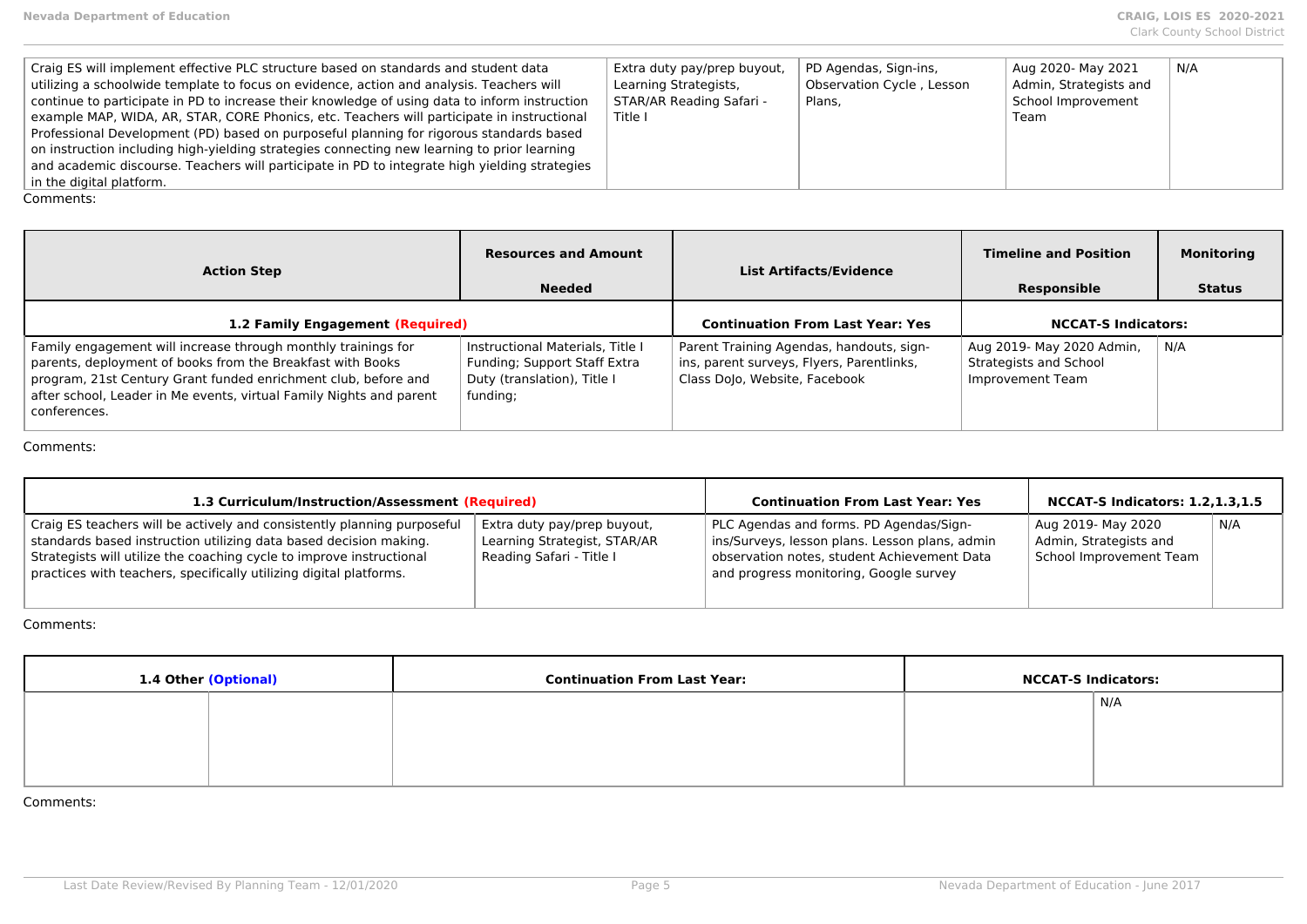| <b>COMPONENT II: Inquiry Process &amp; Action Plan Design- Priority Need/Goal 2</b> |  |
|-------------------------------------------------------------------------------------|--|
|-------------------------------------------------------------------------------------|--|

| $\neg$ col<br>$\Box$ Othor<br><b>IED</b><br>7 Canaral<br>l Education<br>$\sqcup$ other<br><b>MITNL</b><br>⊾∟∟ ك<br>ື່<br>Based on the CNA, identify all that apply: |  |
|---------------------------------------------------------------------------------------------------------------------------------------------------------------------|--|
|---------------------------------------------------------------------------------------------------------------------------------------------------------------------|--|

### **Priority Need/Goal 2:**

All students will increase proficiency in math from 27.1% (2018) to 37.4% by 2021, by 47.7% by 2022, and by 58% by 2023 as measured by state summative assessments. Black/African American subgroup will increase proficiency in math from 13.3% (2018) to 23.8% by 2021, by 34.3% by 2022, and by 44.8% by 2023 as measured by state summative assessments and reported on the NSPF. Special Education subgroup will increase proficiency in math from 10% (2018) to 20.6% by 2021, by 31.2% by 2022, and by 41.9% by 2023 as measured by state summative assessments and reported on the NSPF. Adjusted goals using Focus 2024 targets.

#### **Root Causes:**

Based on observations and data, there is a need for effective Tier 1 instruction with rigorous tasks, high-yielding strategies, opportunities for academic discourse and connections from new learning to prior concepts and experiences, specifically with Black/African American and Special Education subgroups (NEPF standard 1).

### **Measurable Objective 1:**

Increase the percent of students performing on or above grade level in Math from 35.66% (Fall) to 38.82% (winter) and from 38.82% (Winter) to 41.98% (Spring) as measured by MAPS (Measures of Academic Progress).

## **Monitoring Status**

N/A

| <b>ACTION PLAN</b>                                               |                                                                                                                            |                                                                                                                                             | <b>MONITORING PLAN</b>                                                  |                                    |
|------------------------------------------------------------------|----------------------------------------------------------------------------------------------------------------------------|---------------------------------------------------------------------------------------------------------------------------------------------|-------------------------------------------------------------------------|------------------------------------|
| <b>Action Step</b><br>(please only list one action step per box) | <b>Resources and Amount</b><br><b>Needed for</b><br><b>Implementation</b><br>(people, time, materials,<br>funding sources) | List Artifacts/Evidence of<br><b>Progress:</b><br>Information (Data) that will verify<br>the action step is in progress or<br>has occurred. | List Timeline,<br><b>Benchmarks, and</b><br><b>Position Responsible</b> | <b>Monitoring</b><br><b>Status</b> |
| 2.1 Professional Development (Required)                          |                                                                                                                            | <b>Continuation From Last Year:</b><br>Yes                                                                                                  | <b>NCCAT-S Indicators: 1.2,1.3,1.5</b>                                  |                                    |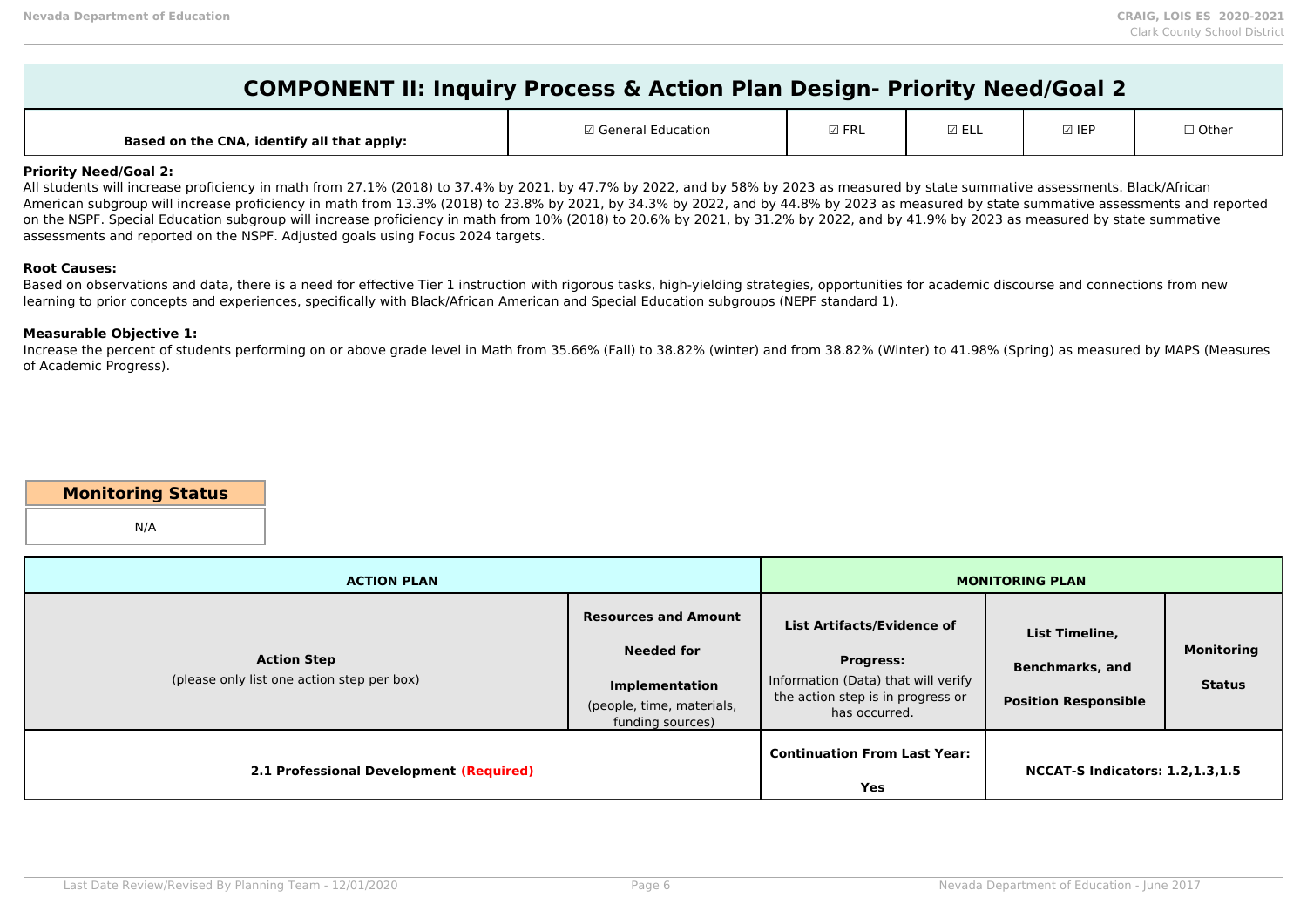| A.) Craig ES will implement effective PLC structure based on standards and student    | PD funds/prep buyout and | PD Agendas, Sign-ins,            | Aug 2020-MAy 2021       | N/A |
|---------------------------------------------------------------------------------------|--------------------------|----------------------------------|-------------------------|-----|
| data B.) Teachers will continue to participate in PD to increase their knowledge of   | Learning Strategist,     | Observation Cycle, Lesson Plans, | Admin, Strategists and  |     |
| using data to inform instruction example MAP, etc. C.) Teachers will participate in   | leadership team          |                                  | School Improvement Team |     |
| instructional Professional Development (PD) based on purposeful planning for          |                          |                                  |                         |     |
| rigorous standards based on instruction including high-yielding strategies connecting |                          |                                  |                         |     |
| new learning to prior learning and academic discourse,                                |                          |                                  |                         |     |
| Comments:                                                                             |                          |                                  |                         |     |

| <b>Action Step</b>                                                                                                                                                                                                                                                                   | <b>Resources and Amount</b><br><b>Needed</b>                                                                | <b>List Artifacts/Evidence</b>                                                                                         | <b>Timeline and Position</b><br>Responsible                             | <b>Monitoring</b><br><b>Status</b> |
|--------------------------------------------------------------------------------------------------------------------------------------------------------------------------------------------------------------------------------------------------------------------------------------|-------------------------------------------------------------------------------------------------------------|------------------------------------------------------------------------------------------------------------------------|-------------------------------------------------------------------------|------------------------------------|
| 2.2 Family Engagement (Required)                                                                                                                                                                                                                                                     |                                                                                                             | <b>Continuation From Last Year: Yes</b>                                                                                | <b>NCCAT-S Indicators:</b>                                              |                                    |
| Family engagement will increase through monthly trainings for<br>parents, deployment of books from the Breakfast with Books<br>program, 21st Century Grant funded enrichment club, before and<br>after school, Leader in Me events, virtual Family Nights and parent<br>conferences. | Instructional Materials, Title I<br>Funding; Support Staff Extra<br>Duty (translation), Title I<br>funding; | Parent Training Agendas, handouts, sign-<br>ins, parent surveys, Flyers, Parentlinks,<br>Class Dolo, Website, Facebook | Aug 2020- May 2021 Admin,<br>Strategists and School<br>Improvement Team | N/A                                |

|                                                                                                                                                    | 2.3 Curriculum/Instruction/Assessment (Required)                                                                                                            | <b>Continuation From Last Year: Yes</b>                                                                                                                                            | <b>NCCAT-S Indicators: 1.2, 1.3, 1.5</b><br>1.2, 1.3, 1.51. 2, 1.3, 1.5 |     |
|----------------------------------------------------------------------------------------------------------------------------------------------------|-------------------------------------------------------------------------------------------------------------------------------------------------------------|------------------------------------------------------------------------------------------------------------------------------------------------------------------------------------|-------------------------------------------------------------------------|-----|
| Craig ES teachers will be actively and<br>consistently planning purposeful standards<br>based instruction utilizing data based decision<br>making. | Extra duty pay/prep buyout, Learning<br>Strategist - Title I Language Learning Strategist,<br>i-Ready - ZOOM Easy CBM, Extra duty pay -<br>Strategic Budget | PLC Agendas and forms. PD Agendas/Sign-<br>ins/Surveys, lesson plans. Lesson plans, admin<br>observation notes, Student Achievement Data and<br>progress monitoring, Google survey | Aug 2019- May 2020<br>Admin, Strategists and<br>School Improvement Team | N/A |

Comments:

| 2.4 Other (Optional) | <b>Continuation From Last Year:</b> | <b>NCCAT-S Indicators:</b> |
|----------------------|-------------------------------------|----------------------------|
|                      |                                     | N/A                        |
|                      |                                     |                            |
|                      |                                     |                            |
|                      |                                     |                            |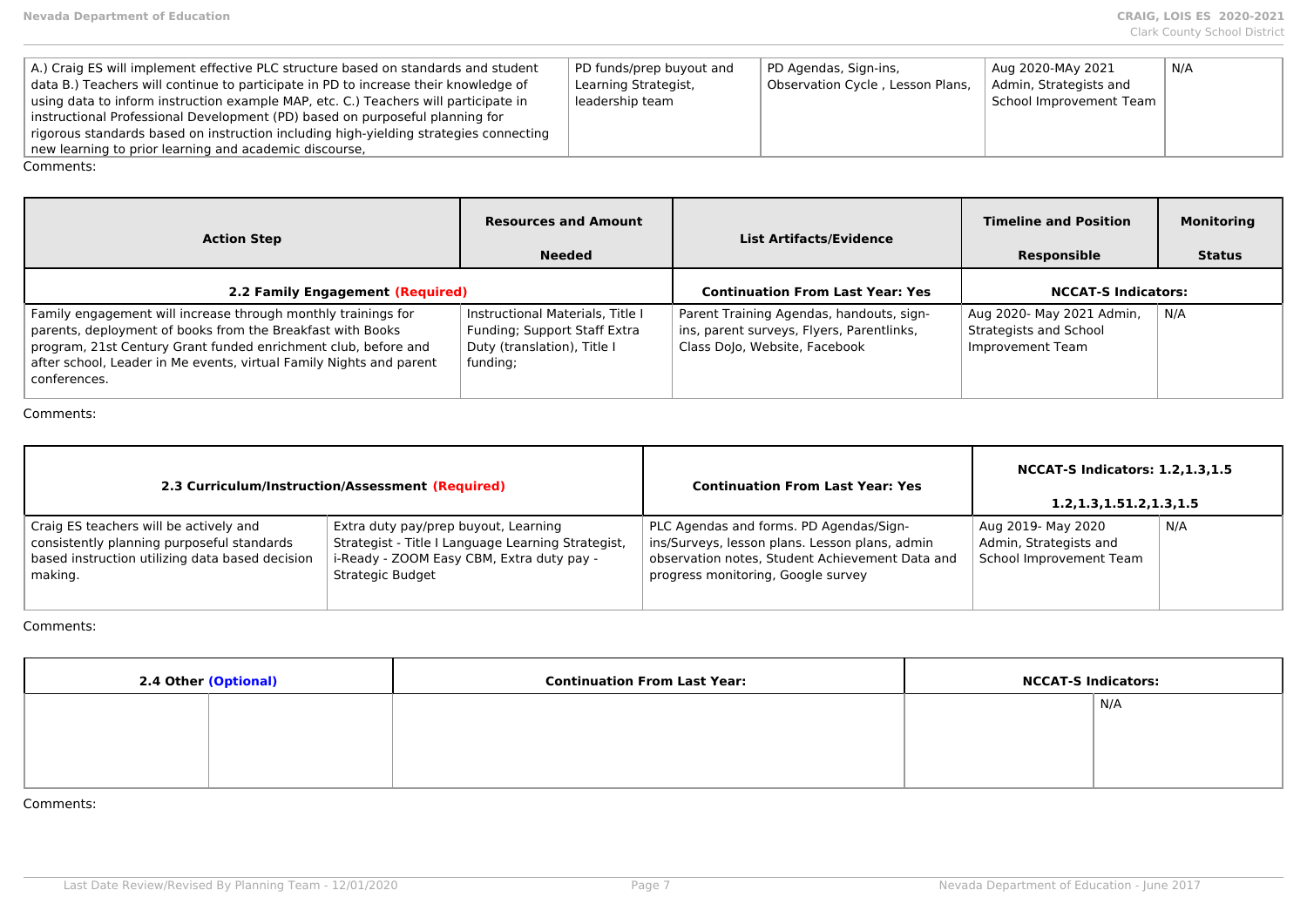| <b>COMPONENT II: Inquiry Process &amp; Action Plan Design- Priority Need/Goal 3</b> |                                                |                                                           |                        |                                |            |                          |
|-------------------------------------------------------------------------------------|------------------------------------------------|-----------------------------------------------------------|------------------------|--------------------------------|------------|--------------------------|
|                                                                                     | Based on the CNA, identify all that apply:     | □ General Education                                       | $\Box$ FRL             | $\square$ ELL                  | $\Box$ IEP | $\Box$ Other             |
| <b>Priority Need/Goal 3:</b>                                                        |                                                |                                                           |                        |                                |            |                          |
| <b>Root Causes:</b>                                                                 |                                                |                                                           |                        |                                |            |                          |
|                                                                                     |                                                |                                                           |                        |                                |            |                          |
|                                                                                     |                                                |                                                           |                        |                                |            |                          |
|                                                                                     |                                                |                                                           |                        |                                |            |                          |
|                                                                                     |                                                |                                                           |                        |                                |            |                          |
| <b>Monitoring Status</b>                                                            |                                                |                                                           |                        |                                |            |                          |
|                                                                                     |                                                |                                                           |                        |                                |            |                          |
|                                                                                     | <b>ACTION PLAN</b>                             |                                                           | <b>MONITORING PLAN</b> |                                |            |                          |
| <b>Action Step</b>                                                                  | <b>Resources and Amount Needed for</b>         | <b>List Artifacts/Evidence of Progress:</b>               |                        | List Timeline, Benchmarks, and |            |                          |
| (please only list one                                                               | Implementation                                 | Information (Data) that will verify the action step is in |                        | <b>Position Responsible</b>    |            | <b>Monitoring Status</b> |
| action step per box)                                                                | (people, time, materials, funding sources)     | progress or has occurred.                                 |                        |                                |            |                          |
|                                                                                     | <b>3.1 Professional Development (Required)</b> | <b>Continuation From Last Year:</b>                       |                        | <b>NCCAT-S Indicators:</b>     |            |                          |
|                                                                                     |                                                |                                                           |                        |                                |            |                          |
|                                                                                     |                                                |                                                           |                        |                                |            |                          |

| <b>Action Step</b>               | <b>Resources and Amount Needed</b> | List Artifacts/Evidence             | <b>Timeline and Position Responsible</b> | <b>Monitoring Status</b> |
|----------------------------------|------------------------------------|-------------------------------------|------------------------------------------|--------------------------|
| 3.2 Family Engagement (Required) |                                    | <b>Continuation From Last Year:</b> | <b>NCCAT-S Indicators:</b>               |                          |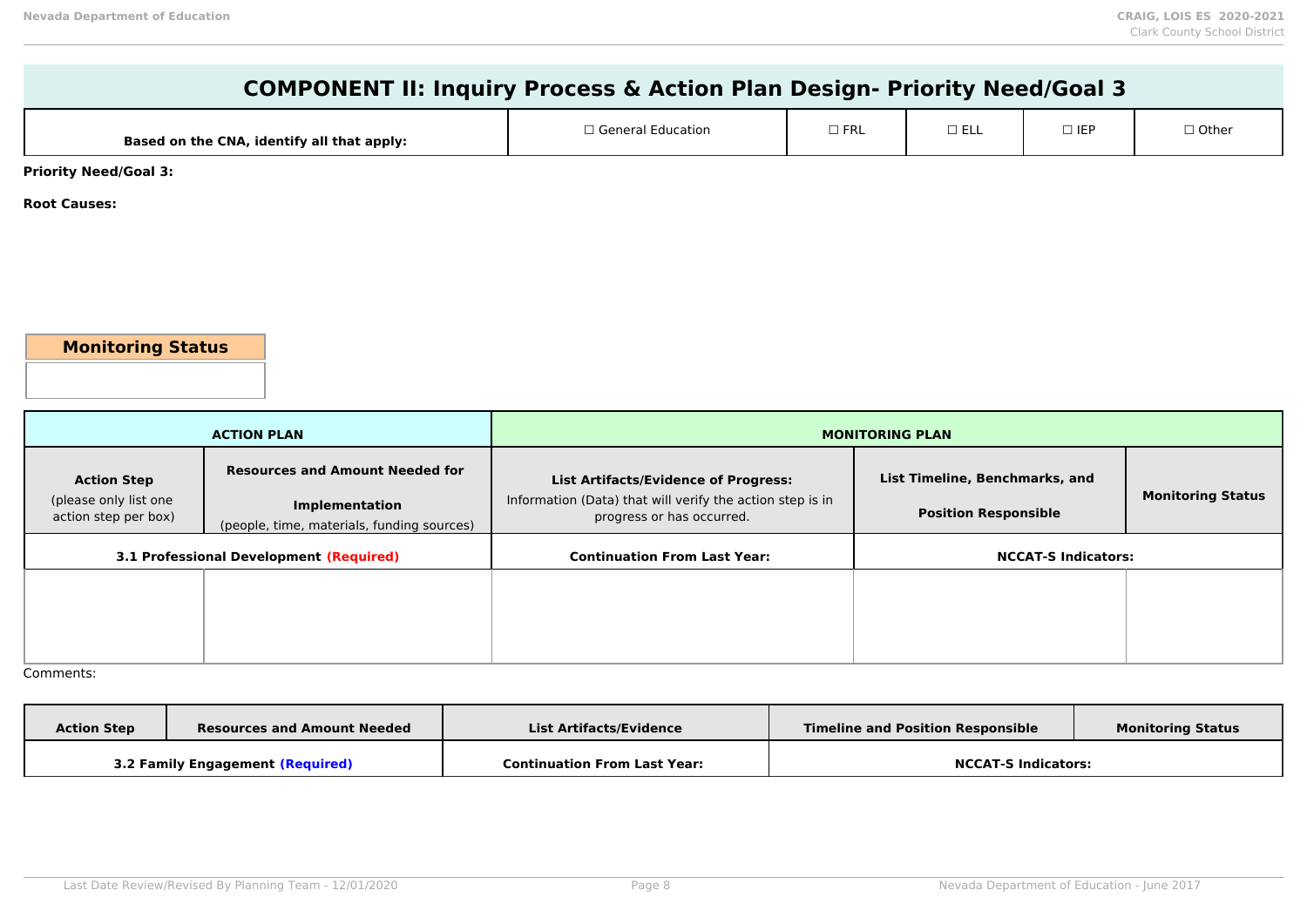| 3.3 Curriculum/Instruction/Assessment (Required) |  | <b>Continuation From Last Year:</b> | <b>NCCAT-S Indicators:</b> |  |
|--------------------------------------------------|--|-------------------------------------|----------------------------|--|
|                                                  |  |                                     |                            |  |
|                                                  |  |                                     |                            |  |
|                                                  |  |                                     |                            |  |

#### Comments:

| 3.4 Other (Optional) | <b>Continuation From Last Year:</b> | <b>NCCAT-S Indicators:</b> |  |
|----------------------|-------------------------------------|----------------------------|--|
|                      |                                     |                            |  |
|                      |                                     |                            |  |
|                      |                                     |                            |  |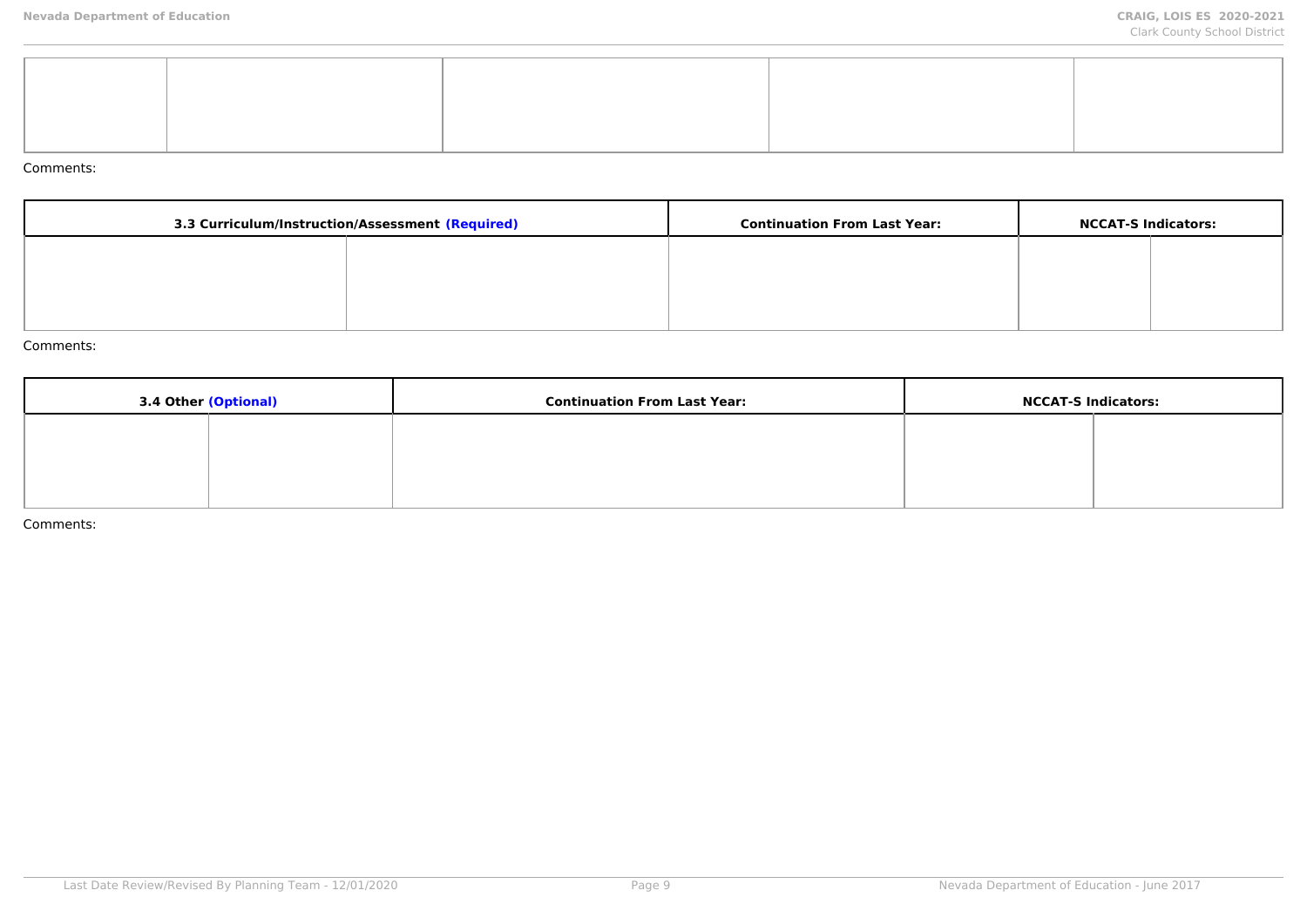## **COMPONENT III: Budget Plan**

COORDINATION OF FUNDS TO SUPPORT THE PLAN WITH OTHER PROGRAMS: Provide the sources of funds your school is currently receiving and identify the purposes for which those funds are

spent. Sources of funds may include General Budget, Title I, Title II, Title III, Migrant, Immigrant, Neglected & Delinquent, 21st Century After School Programs, Gear Up, IDEA, McKinney-Vento/Homeless, Head Start, state-funded Pre-Kindergarten, Teacher Incentive Fund, Striving Readers, and other state/federal funds.

| Source of Funds applicable to Priority | <b>Amount Received for this School</b> | Purposes for which funds are used (include targeted audience, specific                    | <b>Applicable Goal(s)</b> |
|----------------------------------------|----------------------------------------|-------------------------------------------------------------------------------------------|---------------------------|
| <b>Need/Goal</b>                       | Year                                   | activities, intended outcomes, etc.)                                                      |                           |
| Title 1                                | 296500                                 | Teacher Salaries                                                                          | Goals 1 and 2             |
| Strategic Budget                       | 3841200                                | Teacher salaries and instructional materials                                              | Goals 1 and 2             |
| ZOOM (Title 3)                         | 734.000                                | Teacher Salaries, ZOOM Reading Center, ZOOM pre-k, Additional 19 instructional<br>minutes | Goals 1 and 2             |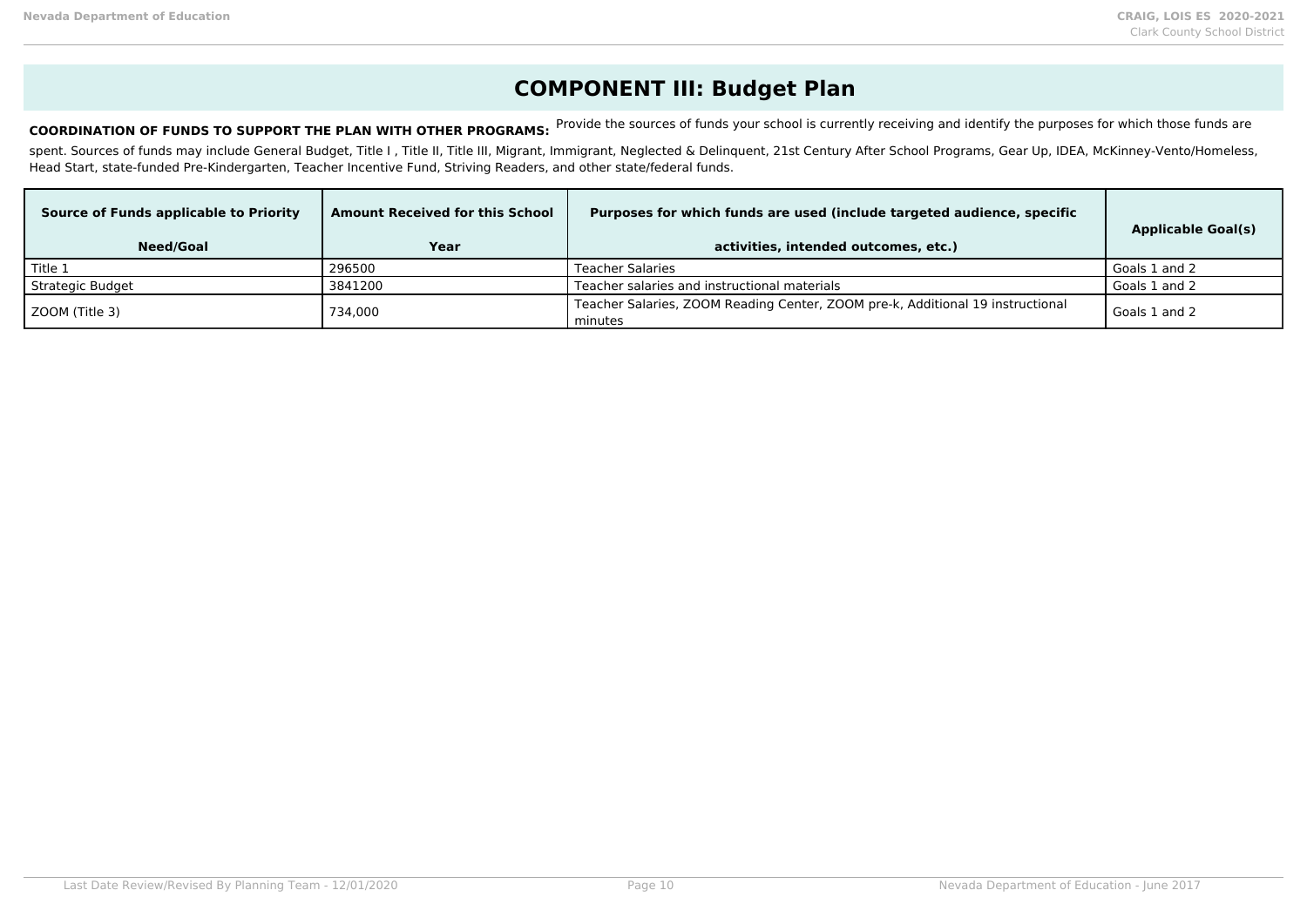## **COMPONENT IV: REQUIRED ELEMENTS FOR TITLE I SCHOOLS:**

## Title I Schools operating a Schoolwide Program must complete Items 1 through 5 on this page.

## **1. Describe the school's strategies to attract effective, highly-qualified teachers to your school.**

In order to attract effective, high quality teachers, we will provide teachers with current research based strategies and techniques to improve instruction. All licensed teachers are provided with a laptop, in order to better access data and technology resources. In addition, teachers are provided an extra 19 minutes of instruction, as part of the Zoom school structure. Teachers at Lois Craig are supported to investigate leadership opportunities and personal professional development.

### **2. Describe the school's strategies to increase family engagement in accordance with Section 1116 of ESSA (see resource link), such as family literacy services and the provision to parents on how the school will share academic information in a language they understand.**

At Lois Craig, we have implemented Class Dojo as a way to communicate more effectively with parents. In addition, we have updated the website to make it more helpful for parents to gain necessary information. Lois Craig hosts monthly food pantries for our families and Leader in Me events to increase life skills to be a leader in one's own life. Monthly technology meetings help parents to better support students as well as daily open office hours to support parents technology needs.

### **3. Describe the school's plans for transition and articulation between school programs (ie: assisting preschool children from early childhood programs such as Head Start, Even Start, or a state-run preschool program to elementary school, elementary school to middle school, and middle to high school, etc.).**

As a Zoom school, we offer pre-K to the neighborhood students. The Pre-K team works with the kindergarten team to ensure that students are prepared for kindergarten. The school counselor provides students with the Magnet School presentation to give 5th grade students options for middle school. Fifth grade teachers work with students and families to select middle school classes that best fit each students' academic needs.

### **4. Identify the measures that include teachers in decisions regarding the use of academic assessments.**

The governance structure of Lois Craig gives teachers the opportunity to participate in the use of the academic assessments as teachers communicate to grade level chairs who then share concerns and suggestions in the leadership meetings. In addition, teachers participate in bimonthly PLC meetings where reflections are made and shared with administration to help guide the use of academic assessments.

### **5. Provide assurance that federal, state, and local services are coordinated and integrated into the school improvement efforts**

The Lois Craig administration works with the region, district and state to follow all regulations and guidelines. Lois Craig has a partnership with ANet to focus on improved academic instruction.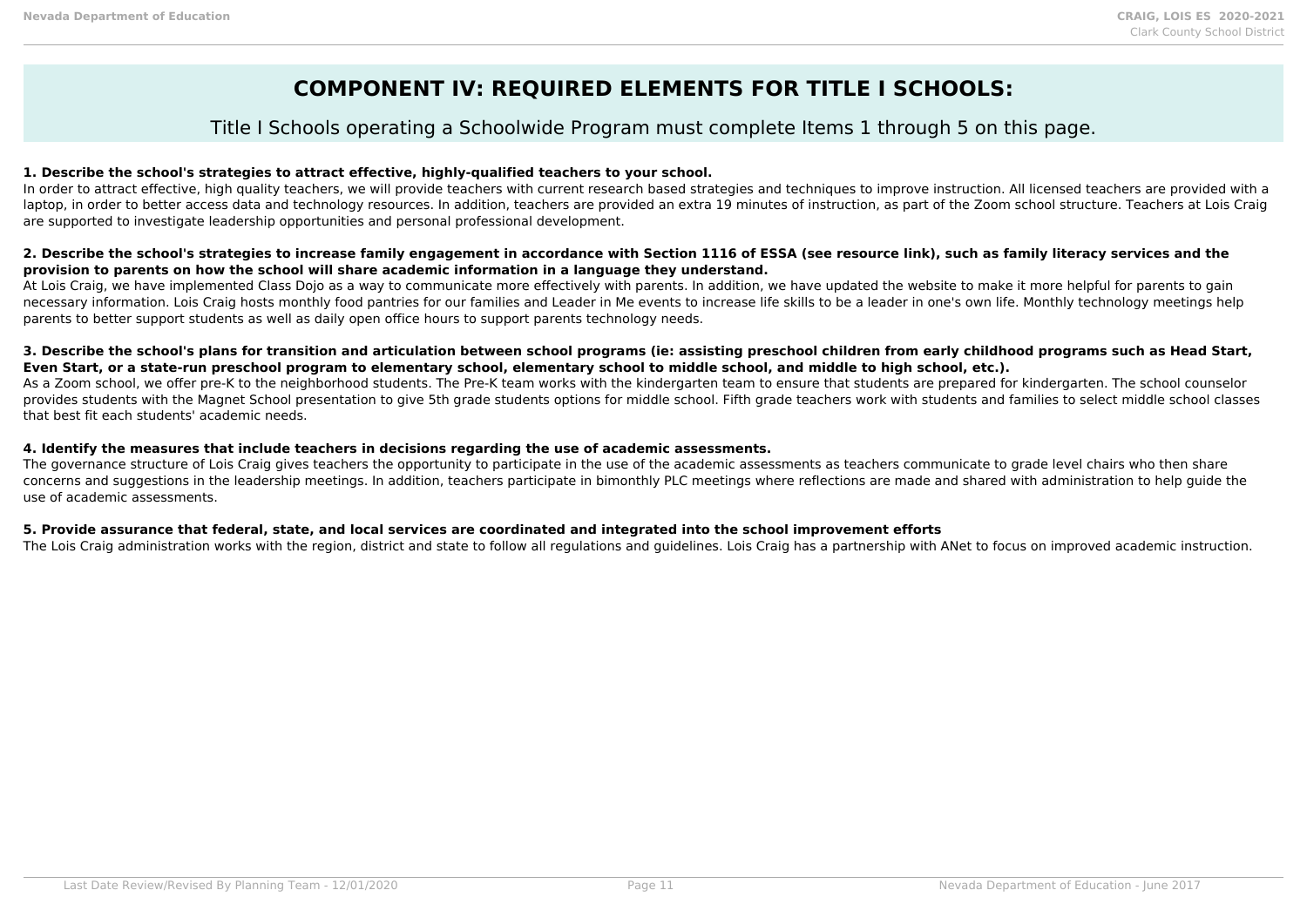## **Plan for improving the school climate**

#### **Goal:**

Decrease the percentage of all chronically absent students from 23.1% to 20% as measured by 20-21 NSPF.

#### **Action Plan:** How will this plan improve the school climate?

Students must feel they are a part of the Craig ES community. As part of the Leader in Me grant, stakeholders will learn strategies to utilize the 7 Effective Habits and how to find the leader in themselves. By regularly attending school they will have opportunities to receive grade level instruction.

#### **Monitoring Plan:** How will you track the implementation of this plan?

Attendance mentors will sign off monthly sheets to track student attendance. Communities in Schools, the Social Worker and the school Counselor will work with student and families to create action plans to increase attendance. We will also track through the following documents: attendance contracts, attendance letters, educational neglect files

**Evaluation Plan:** What data will you use to determine if the climate of the school has been improved through the implementation of this plan? Chronic Absenteeism will be tracked through Infinite Campus and Datalab.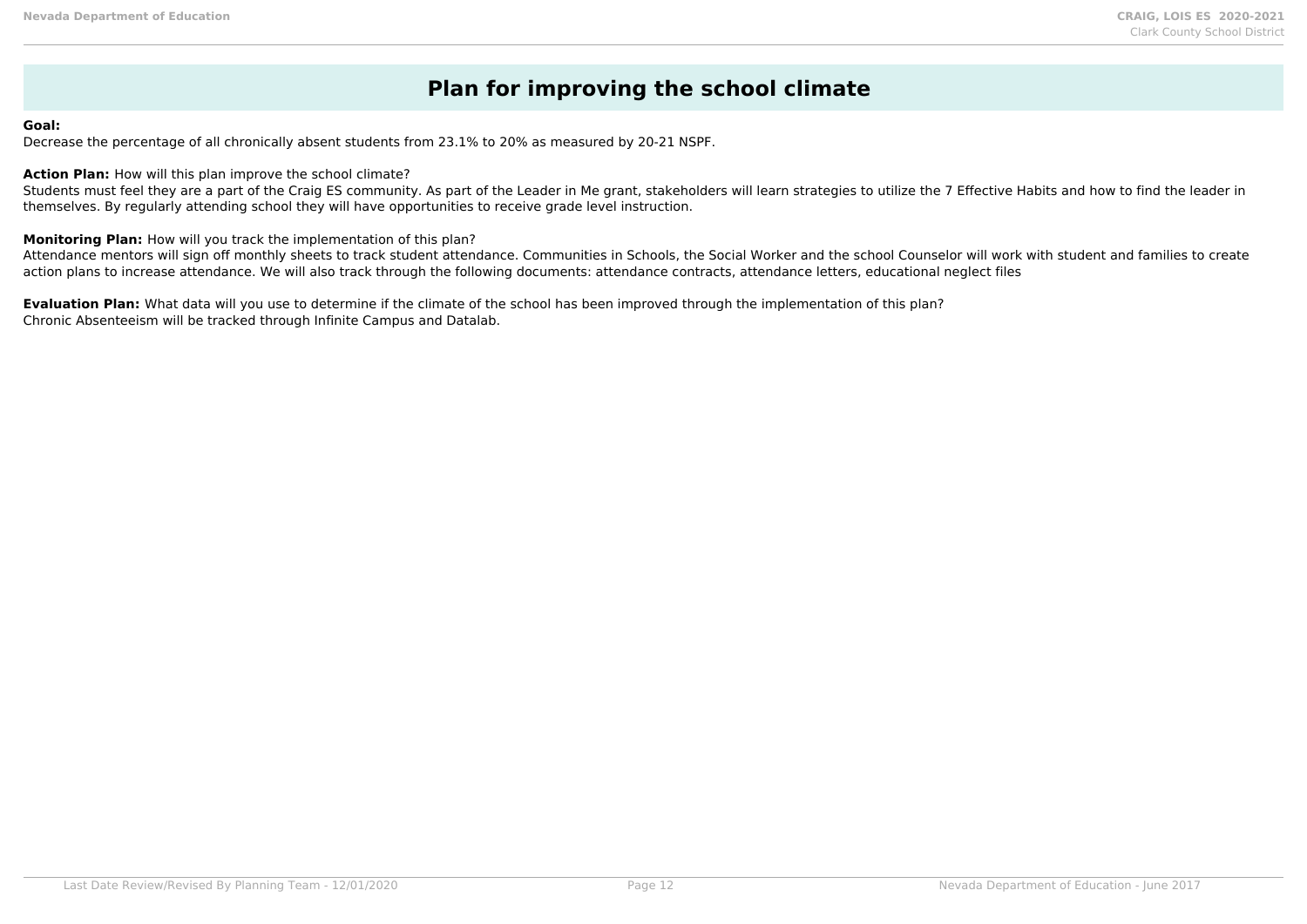## **APPENDIX A - Professional Development Plan**

#### **1.1**

Craig ES will implement effective PLC structure based on standards and student data utilizing a schoolwide template to focus on evidence, action and analysis. Teachers will continue to participate in PD to increase their knowledge of using data to inform instruction example MAP, WIDA, AR, STAR, CORE Phonics, etc. Teachers will participate in instructional Professional Development (PD) based on purposeful planning for rigorous standards based on instruction including high-yielding strategies connecting new learning to prior learning and academic discourse. Teachers will participate in PD to integrate high yielding strategies in the digital platform.

#### **Goal 1 Additional PD Action Step (Optional)**

## **2.1**

A.) Craig ES will implement effective PLC structure based on standards and student data B.) Teachers will continue to participate in PD to increase their knowledge of using data to inform instruction example MAP, etc. C.) Teachers will participate in instructional Professional Development (PD) based on purposeful planning for rigorous standards based on instruction including highyielding strategies connecting new learning to prior learning and academic discourse,

#### **Goal 2 Additional PD Action Step (Optional)**

**3.1**

**Goal 3 Additional PD Action Step (Optional)**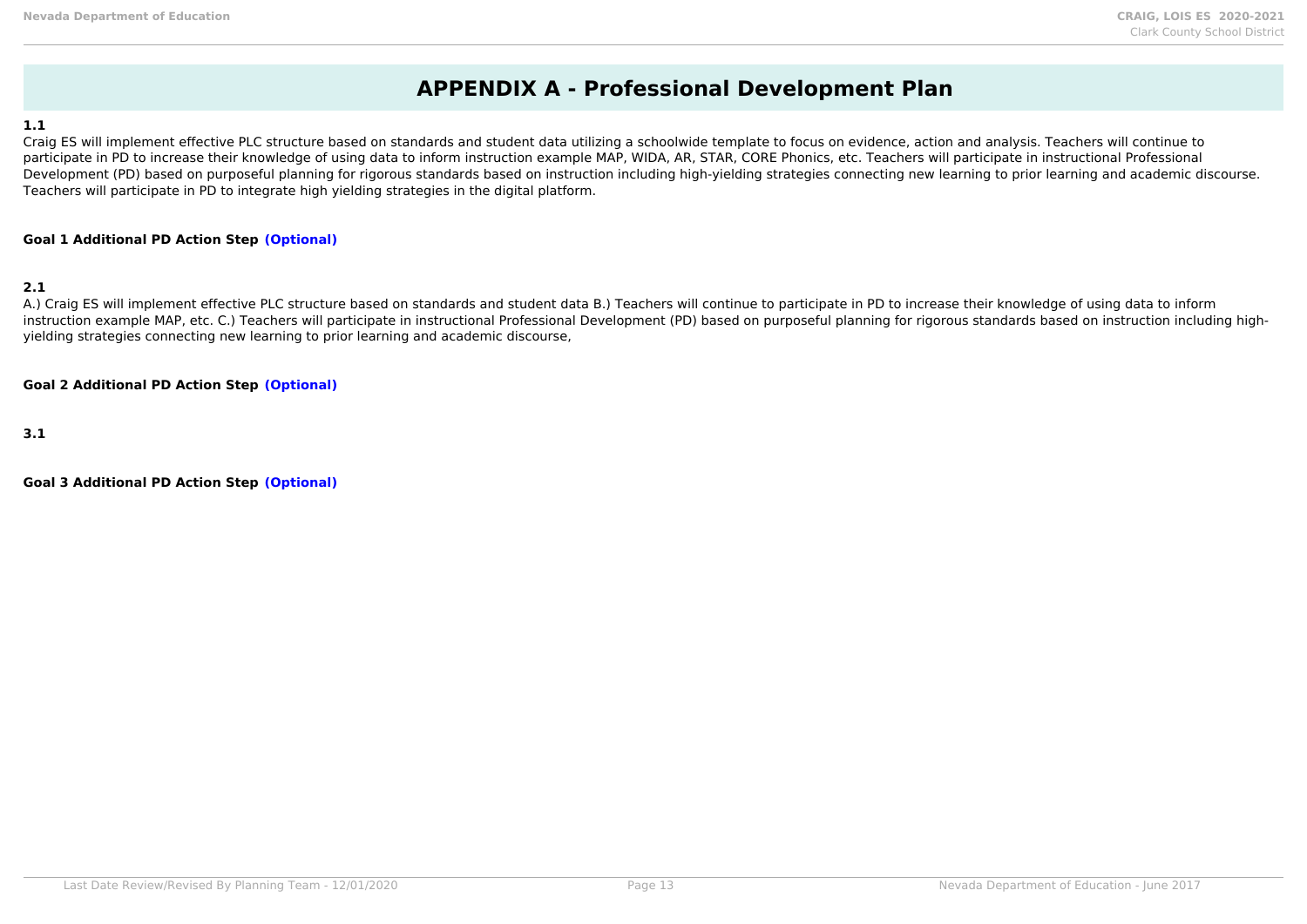## **APPENDIX B - Family Engagement Plan**

#### **1.2**

Family engagement will increase through monthly trainings for parents, deployment of books from the Breakfast with Books program, 21st Century Grant funded enrichment club, before and after school, Leader in Me events, virtual Family Nights and parent conferences.

**Goal 1 Additional Family Engagement Action Step (Optional)**

### **2.2**

Family engagement will increase through monthly trainings for parents, deployment of books from the Breakfast with Books program, 21st Century Grant funded enrichment club, before and after school, Leader in Me events, virtual Family Nights and parent conferences.

**Goal 2 Additional Family Engagement Action Step (Optional)**

**3.2**

**Goal 3 Additional Family Engagement Action Step (Optional)**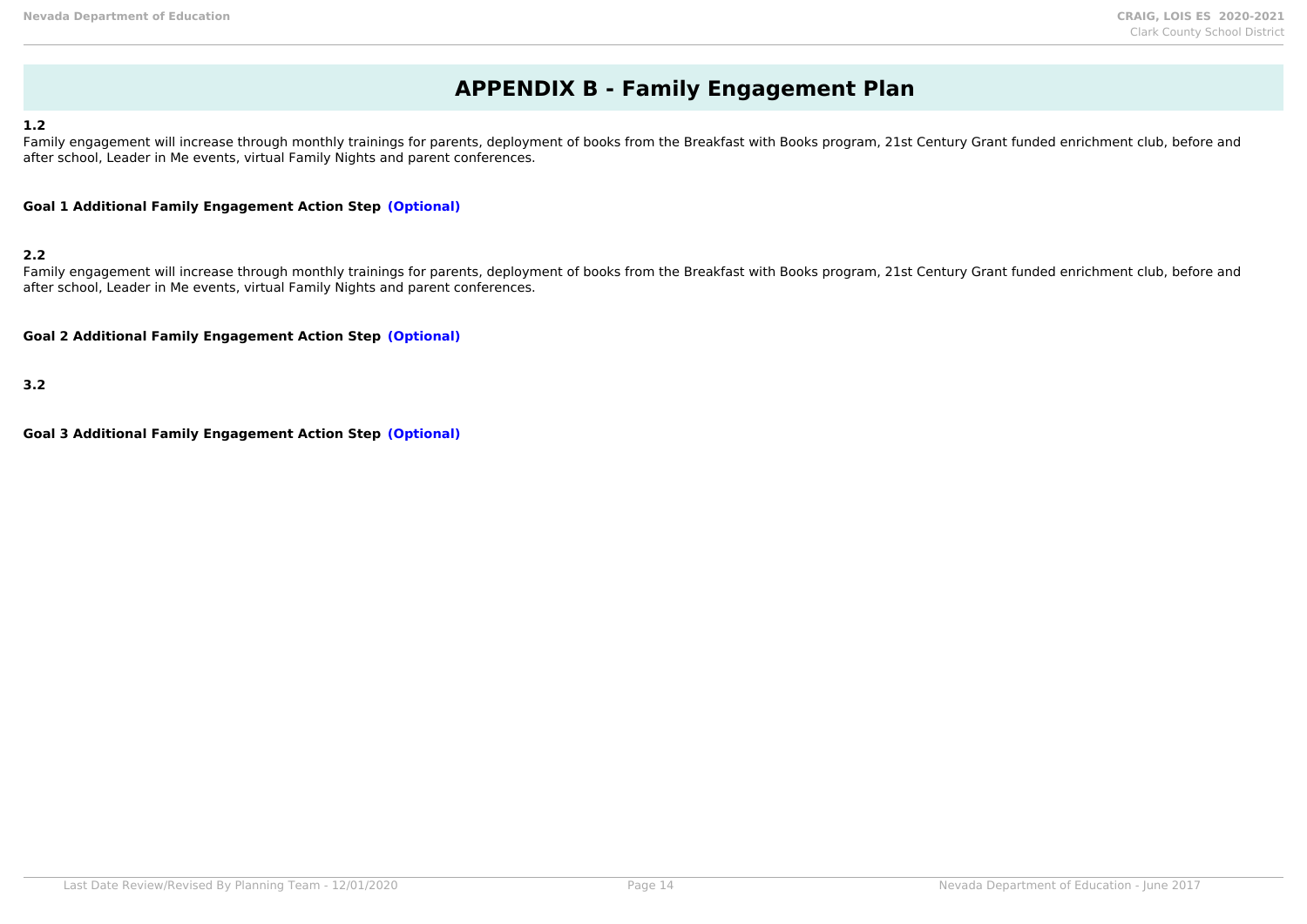## **APPENDIX C - Monitoring/Evaluation**

## **Priority Need/Goal 1**

### **Priority Need/Goal 1:**

All students will increase proficiency in ELA from 27.1% (2018) to 39.7% by 2021, by 52.3% by 2022, and by 64.9% by 2023 as measured by state summative assessments. Black/African American subgroup will increase proficiency in ELA from 16% (2018) to 28.4% by 2021, by 40.3% by 2022, and by 53.3% by 2023 as measured by state summative assessments and reported on the NSPF. Special Education subgroup will increase proficiency in ELA from 6.5% (2018) to 18.6% by 2021, by 30.7% by 2022, and by 42.9% by 2023 as measured by state summative assessments and reported on the NSPF. Adjusted goals using Focus 2024 targets.

#### **Measurable Objective(s):**

Increase the percent of students performing on or above grade level in ELA from 41.3% (Fall) to 45.3% (Winter) and from 45.3% (Winter) to 49.3% (Spring) as measured by MAPS (Measures of Academic Progress).

| <b>Status</b> |  |
|---------------|--|
| N/A           |  |

#### **Comments:**

 $\bullet$ .

- **1.1 Professional Development:**
- **1.2 Family Engagement:**
- **1.3 Curriculum/Instruction/Assessment:**

#### **1.4 Other:**

|            | <b>Mid-Year</b>                                                                                                                                                                                                                                                                                                                                                                                                                                                                                                                                                                                                                                                                              | <b>End-of-Year</b> |  |
|------------|----------------------------------------------------------------------------------------------------------------------------------------------------------------------------------------------------------------------------------------------------------------------------------------------------------------------------------------------------------------------------------------------------------------------------------------------------------------------------------------------------------------------------------------------------------------------------------------------------------------------------------------------------------------------------------------------|--------------------|--|
|            | Craig ES will implement effective PLC structure based on standards and student data utilizing a schoolwide template to focus on evidence,<br>action and analysis. Teachers will continue to participate in PD to increase their knowledge of using data to inform instruction example MAP,<br>WIDA, AR, STAR, CORE Phonics, etc. Teachers will participate in instructional Professional Development (PD) based on purposeful planning<br>for rigorous standards based on instruction including high-yielding strategies connecting new learning to prior learning and academic<br>discourse. Teachers will participate in PD to integrate high yielding strategies in the digital platform. |                    |  |
| Progress   |                                                                                                                                                                                                                                                                                                                                                                                                                                                                                                                                                                                                                                                                                              |                    |  |
| Barriers   |                                                                                                                                                                                                                                                                                                                                                                                                                                                                                                                                                                                                                                                                                              |                    |  |
| Next Steps |                                                                                                                                                                                                                                                                                                                                                                                                                                                                                                                                                                                                                                                                                              |                    |  |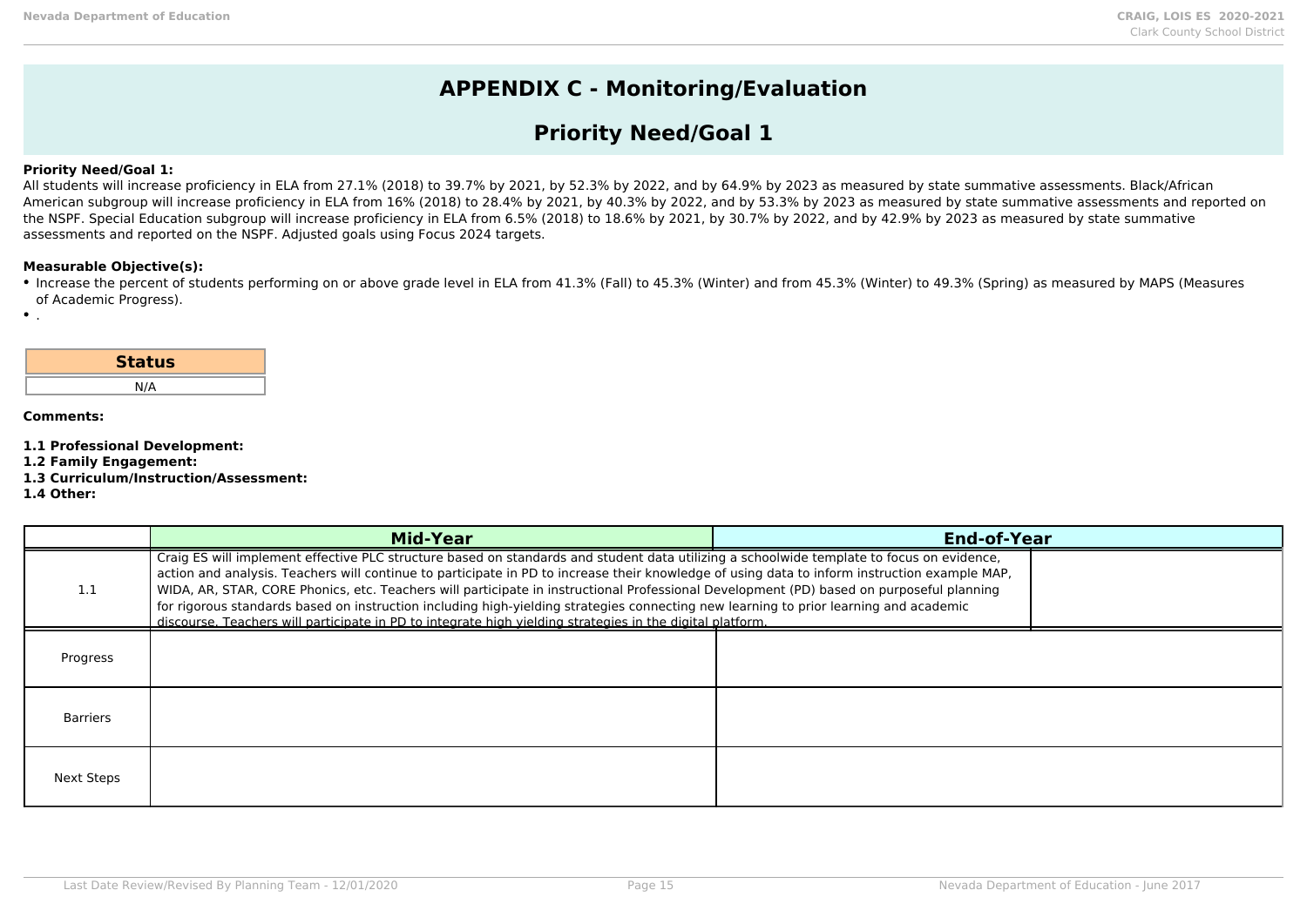| 1.2               | Family engagement will increase through monthly trainings for parents, deployment of books from the Breakfast with Books program, 21st<br>Century Grant funded enrichment club, before and after school, Leader in Me events, virtual Family Nights and parent conferences.          |  |  |
|-------------------|--------------------------------------------------------------------------------------------------------------------------------------------------------------------------------------------------------------------------------------------------------------------------------------|--|--|
| Progress          |                                                                                                                                                                                                                                                                                      |  |  |
| <b>Barriers</b>   |                                                                                                                                                                                                                                                                                      |  |  |
| <b>Next Steps</b> |                                                                                                                                                                                                                                                                                      |  |  |
| 1.3               | Craig ES teachers will be actively and consistently planning purposeful standards based instruction utilizing data based decision making.<br>Strategists will utilize the coaching cycle to improve instructional practices with teachers, specifically utilizing digital platforms. |  |  |
| Progress          |                                                                                                                                                                                                                                                                                      |  |  |
| <b>Barriers</b>   |                                                                                                                                                                                                                                                                                      |  |  |
| <b>Next Steps</b> |                                                                                                                                                                                                                                                                                      |  |  |
| 1.4               |                                                                                                                                                                                                                                                                                      |  |  |
| Progress          |                                                                                                                                                                                                                                                                                      |  |  |
| <b>Barriers</b>   |                                                                                                                                                                                                                                                                                      |  |  |
| <b>Next Steps</b> |                                                                                                                                                                                                                                                                                      |  |  |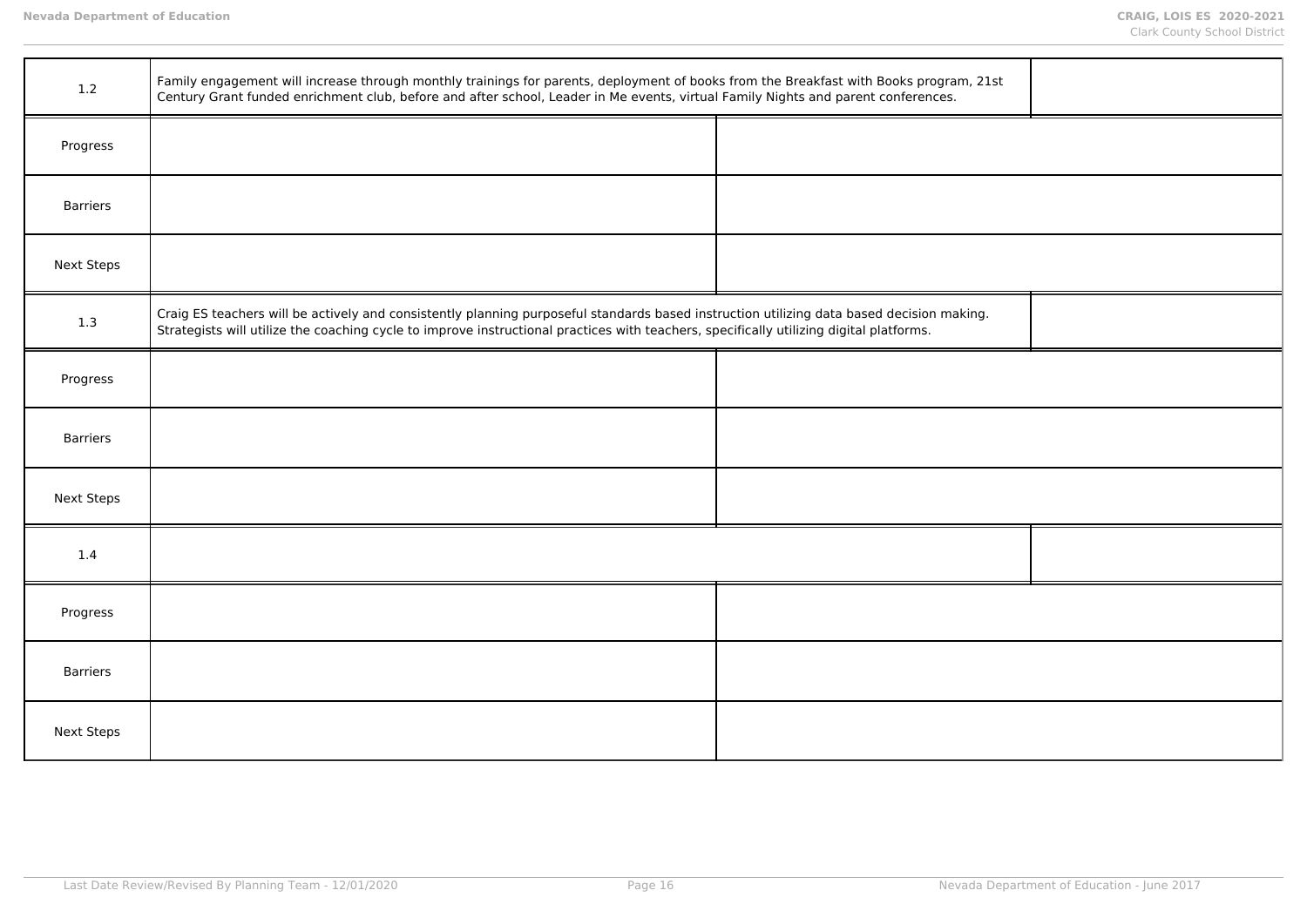## **APPENDIX C - Monitoring/Evaluation**

## **Priority Need/Goal 2**

### **Priority Need/Goal 2:**

All students will increase proficiency in math from 27.1% (2018) to 37.4% by 2021, by 47.7% by 2022, and by 58% by 2023 as measured by state summative assessments. Black/African American subgroup will increase proficiency in math from 13.3% (2018) to 23.8% by 2021, by 34.3% by 2022, and by 44.8% by 2023 as measured by state summative assessments and reported on the NSPF. Special Education subgroup will increase proficiency in math from 10% (2018) to 20.6% by 2021, by 31.2% by 2022, and by 41.9% by 2023 as measured by state summative assessments and reported on the NSPF. Adjusted goals using Focus 2024 targets.

#### **Measurable Objective(s):**

Increase the percent of students performing on or above grade level in Math from 35.66% (Fall) to 38.82% (winter) and from 38.82% (Winter) to 41.98% (Spring) as measured by MAPS (Measures of Academic Progress).

| <b>Status</b> |  |
|---------------|--|
| N/A           |  |
|               |  |

- **2.1 Professional Development:**
- **2.2 Family Engagement:**
- **2.3 Curriculum/Instruction/Assessment:**
- **2.4 Other:**

|            | <b>Mid-Year</b>                                                                                                                                                                                                                                                                                                                                                                                                                                                                               | <b>End-of-Year</b> |
|------------|-----------------------------------------------------------------------------------------------------------------------------------------------------------------------------------------------------------------------------------------------------------------------------------------------------------------------------------------------------------------------------------------------------------------------------------------------------------------------------------------------|--------------------|
| 2.1        | A.) Craig ES will implement effective PLC structure based on standards and student data B.) Teachers will continue to participate in PD to<br>increase their knowledge of using data to inform instruction example MAP, etc. C.) Teachers will participate in instructional Professional<br>Development (PD) based on purposeful planning for rigorous standards based on instruction including high-yielding strategies connecting<br>new learning to prior learning and academic discourse. |                    |
| Progress   |                                                                                                                                                                                                                                                                                                                                                                                                                                                                                               |                    |
| Barriers   |                                                                                                                                                                                                                                                                                                                                                                                                                                                                                               |                    |
| Next Steps |                                                                                                                                                                                                                                                                                                                                                                                                                                                                                               |                    |
| 2.2        | Family engagement will increase through monthly trainings for parents, deployment of books from the Breakfast with Books program, 21st<br>Century Grant funded enrichment club, before and after school, Leader in Me events, virtual Family Nights and parent conferences.                                                                                                                                                                                                                   |                    |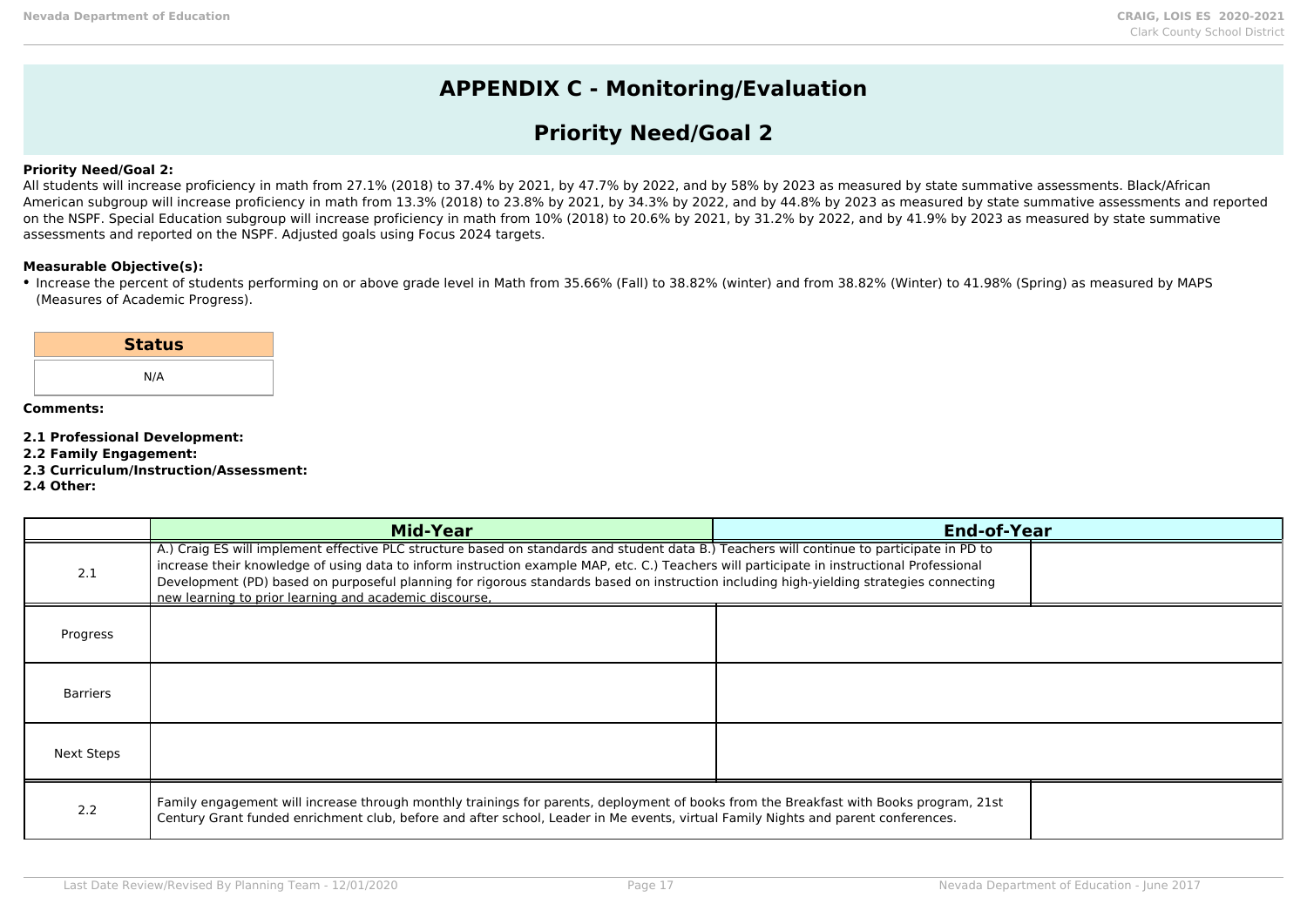| Progress          |                                                                                                                                           |  |  |
|-------------------|-------------------------------------------------------------------------------------------------------------------------------------------|--|--|
| Barriers          |                                                                                                                                           |  |  |
| Next Steps        |                                                                                                                                           |  |  |
| 2.3               | Craig ES teachers will be actively and consistently planning purposeful standards based instruction utilizing data based decision making. |  |  |
| Progress          |                                                                                                                                           |  |  |
| Barriers          |                                                                                                                                           |  |  |
| <b>Next Steps</b> |                                                                                                                                           |  |  |
| 2.4               |                                                                                                                                           |  |  |
| Progress          |                                                                                                                                           |  |  |
| Barriers          |                                                                                                                                           |  |  |
| <b>Next Steps</b> |                                                                                                                                           |  |  |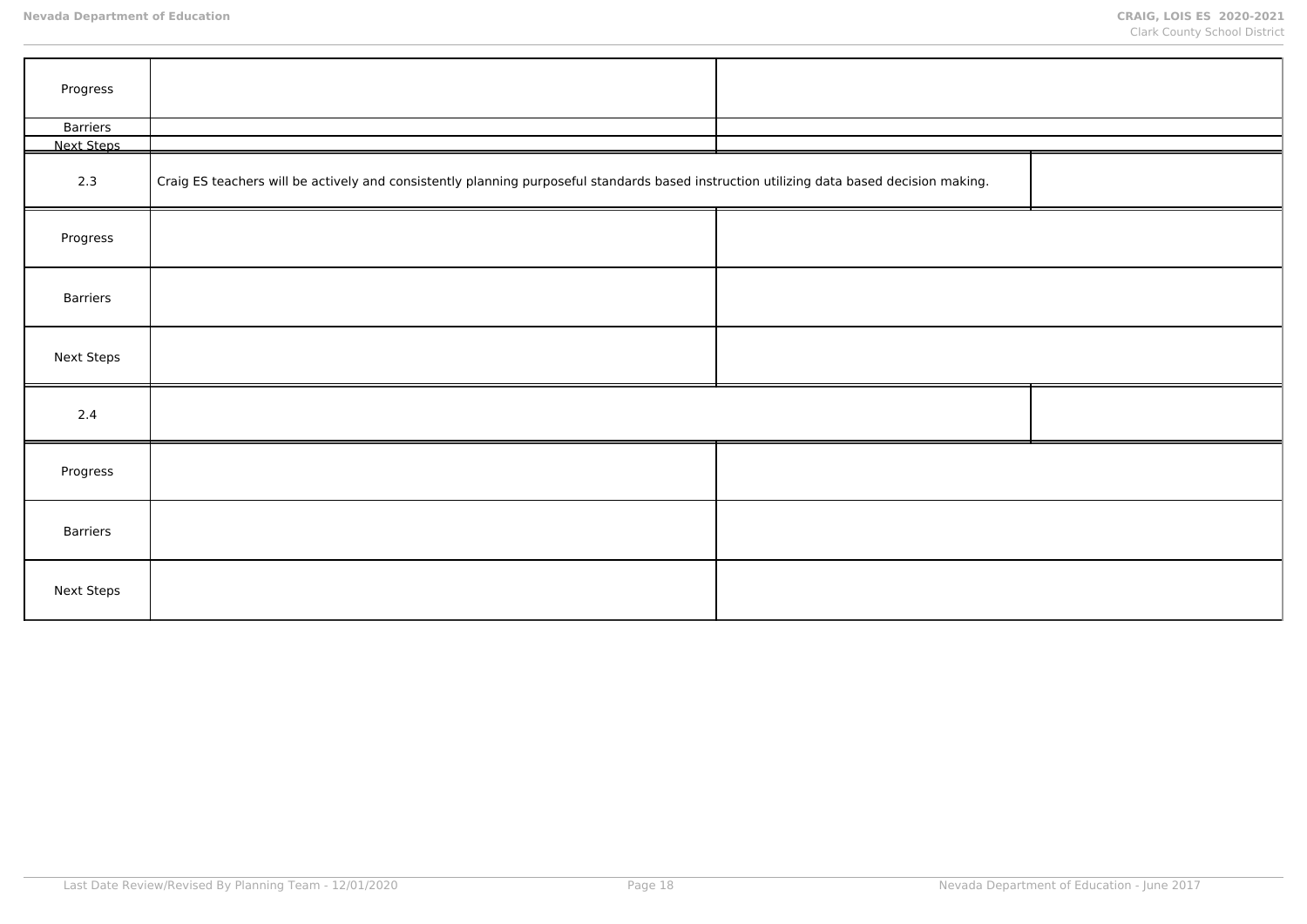# **APPENDIX C - Monitoring/Evaluation**

# **Priority Need/Goal 3**

**Priority Need/Goal 3:**

**Measurable Objective(s):**

**Status**

**Comments:**

**3.1 Professional Development:**

**3.2 Family Engagement:**

**3.3 Curriculum/Instruction/Assessment:**

**3.4 Other:**

|                   | Mid-Year | End-of-Year |  |
|-------------------|----------|-------------|--|
| 3.1               |          |             |  |
| Progress          |          |             |  |
| Barriers          |          |             |  |
| <b>Next Steps</b> |          |             |  |
| 3.2               |          |             |  |
| Progress          |          |             |  |
| Barriers          |          |             |  |